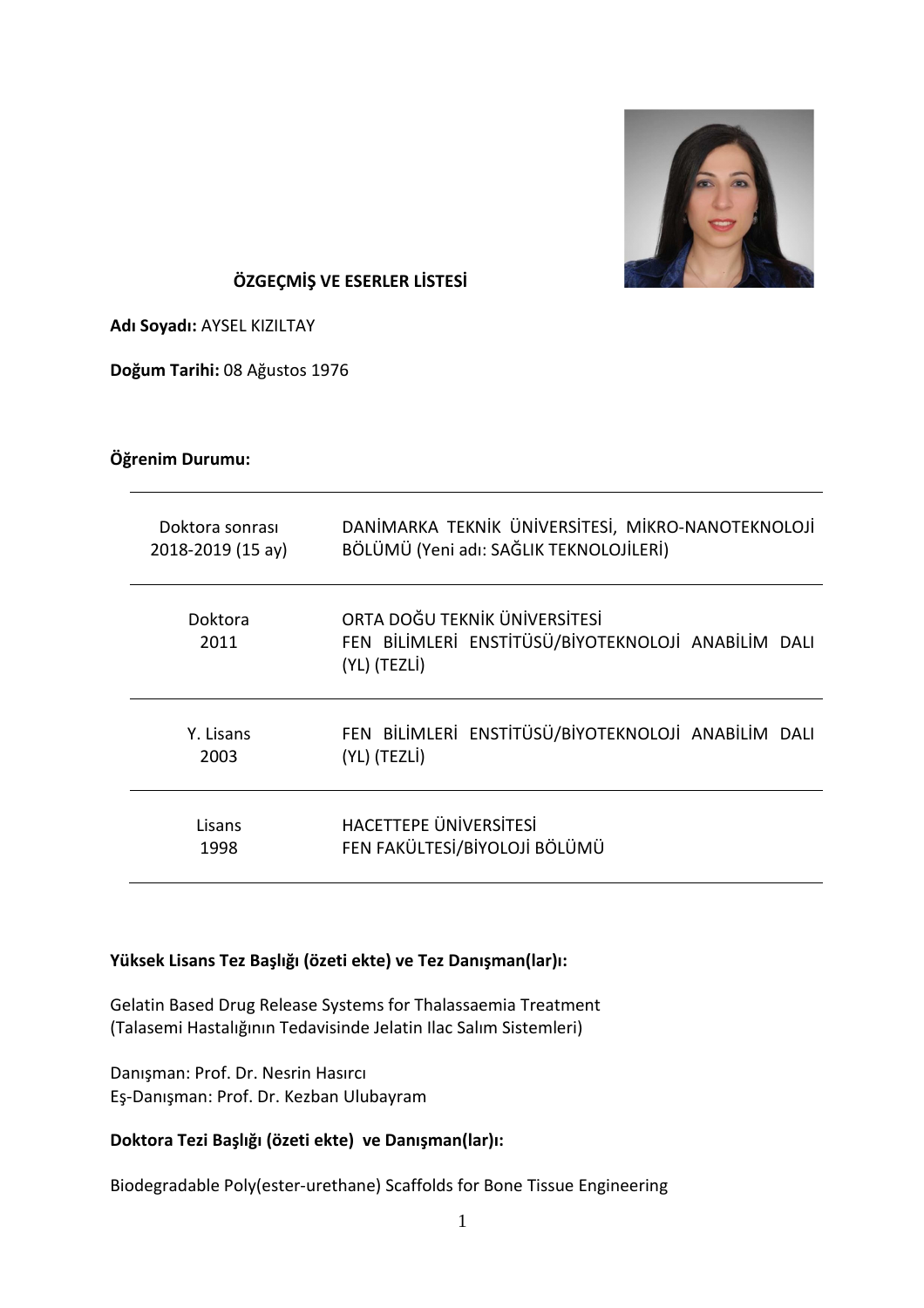(Kemik Doku Muhendisligi icin Biyobozunur Poli(ester-üretan) Destek Yapılar)

Danışman: Prof. Dr. Nesrin Hasırcı Eş-Danışman: Prof. Julio San Roman

#### **Araştırma Alanları:**

Biyomalzemeler, doku mühendisliği, hücre kültürü, üç boyutlu hidrojel çip sistemler, üç boyutlu tümör modelleri

#### **Görevler:**

| <b>Görev Unvanı</b>          | Görev Yeri                                                                     | Yıl           |
|------------------------------|--------------------------------------------------------------------------------|---------------|
| Öğretim Görevlisi            | Üniversitesi, Merkez<br>Teknik<br>Doğu<br>Orta<br>Laboratuvar                  | $2012 -$      |
| Teknik Komite Başkan<br>Yrd. | Türk Standardları Enstitüsü<br>Standard Hazırlama Merkezi Başkanlığı,          | $2019 -$      |
|                              | Sağlık İhtisas Kurulu                                                          | $2012 - 2018$ |
| Konu raportörü               | Türk Standardları Enstitüsü                                                    |               |
|                              | 2003 - 2012<br>Standard Hazırlama Merkezi Başkanlığı,<br>Sağlık İhtisas Kurulu |               |
| <b>DPT Bilimsel Proje</b>    | Üniversitesi,<br>Doğu<br>Teknik<br>Merkez<br>Orta                              | Ekim 2011 –   |
| Uzmanı                       | Laboratuvar                                                                    | Aralık 2011   |

…………………………………………………………………………………………………………………………………

#### **Projeler:**

- **2018-2019** Fabrication Of Microfluidic Chip Using Stereolithography Printing Technique For Three Dimensional Tumor Model, TUBITAK 2219 Yurt Dışı Doktora Sonrası Araştırma Bursu
- **2016-2017** Polymeric drug release systems embedded within hydrogel and membrane for treatment of periodental diseases, METU Interdisciplinary Project (Project Code: BAP-07-02-2016-010)
- **2015-2017** PCL Based Bilayer Scaffolds For Dental Tissue Engineering, METU Graduate School of Natural and Applied Sciences Project (Project Code: BAP 2014 - 007 - 336)
- **2006-2010** European 6th Framework Project EXPERTISSUES FP6 NoE: FP6 European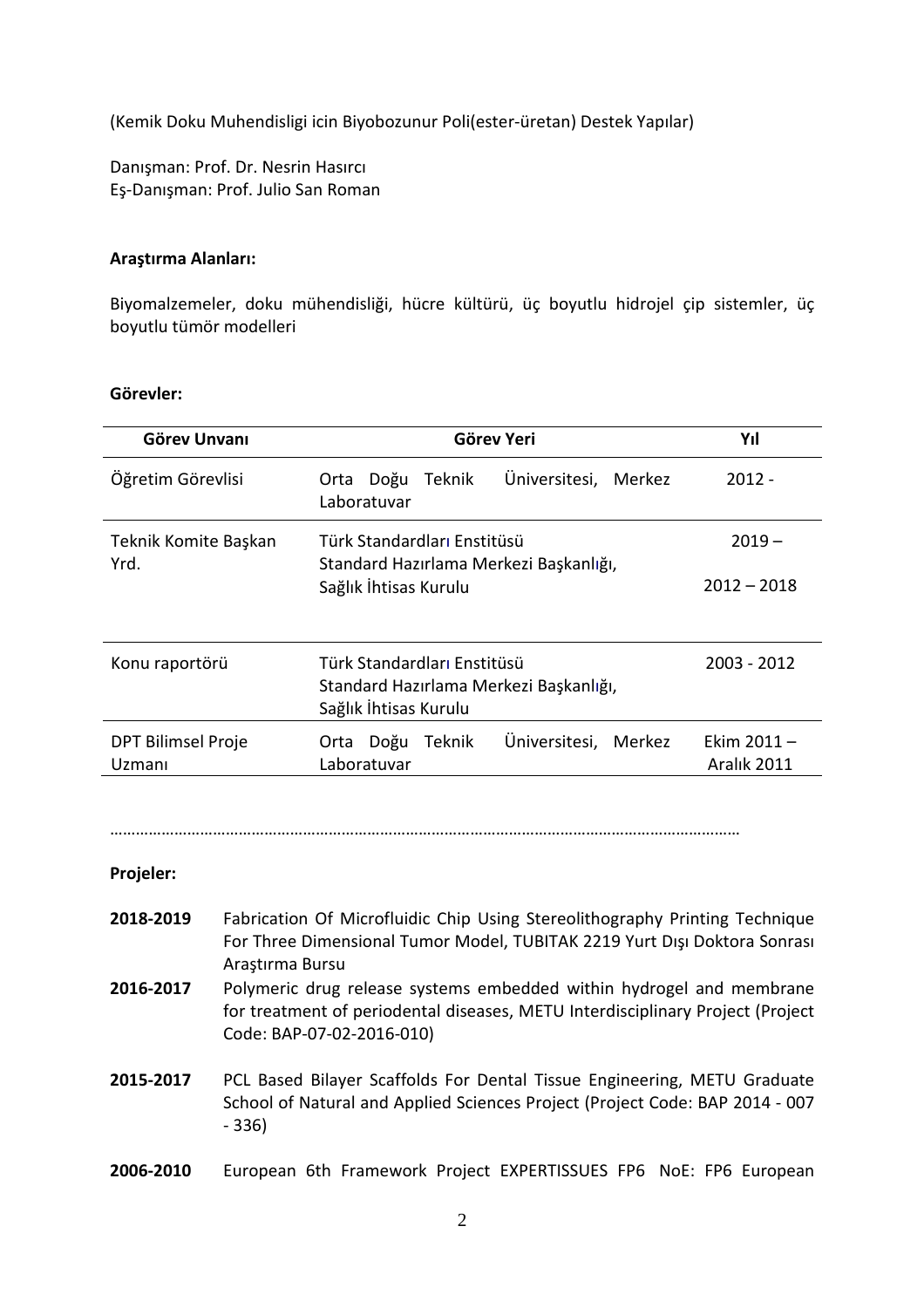Commission CORDIS Framework Programme Project involving 13 European countries and 20 groups (Project Director R.Reis, Portugal), "Novel Therapeutic Strategies for Tissue Engineering of Bone and Cartilage Using Second Generation Biomimetic Scaffolds"

- **2008-2010** Bioactive Tissue Support Material (BIOTISSUE), METU Interdisciplinary Project (METU-GATA) (Project Code: BAP-2008-R-08-11-10)
- **2008-2010** Regeneration of Bone Tissue Loss by Tissue Engineering Method in Dentistry, METU Interdisciplinary Project (METU-GATA) (Project Code: BAP-2008-R-08- 11-17)
- **2005-2008** Aysel Kızıltay, Tuğba Endoğan, Nesrin Hasırcı, Vasıf Hasırcı. "Development of Biocompatible Bone Cement Formulations", Scientific and Technological Research Institution of Turkey (TÜBİTAK) (MAG-104M432)
- **2007** Preparation of Polyurethane Matrices for Bone Tissue Engineering, METU Graduate School of Natural and Applied Sciences Project (Project Code: BAP 2006 - 07 - 02 - 00 - 01)
- **2006** Characterization of Gelatin an Chitosan Based Biodegradable Matrices and Drug Release from These Matrices, METU Graduate School of Natural and Applied Sciences Project (Project Code: BAP - 2006-07-02-00-08).
- **2005** Preparation of Growth Factor Containing Wound Dresssing Materials, METU Graduate School of Natural and Applied Sciences Project (Project Code: BAP-2005-07-02-00-20 )

…………………………………………………………………………………………………………………………………………

# **Bilimsel Kuruluşlara Üyelikler:**

Biyomalzeme ve Doku Mühendisliği Derneği

Biyomalzeme ve Doku Mühendisliği Mükemmeliyet Merkezi (BIOMATEN)

…………………………………………………………………………………………………………………………………………

# **Ödüller:**

En İyi 1. Poster Ödülü, "Çeşitli büyüme faktörleri içeren nano kapsüllerle hazırlanmış üç boyutlu kitosan iskele yapılarının insan mezenşimal kök hücrelerinin proliferasyonu ve osteojenik farklılaşması üzerine etkisinin değerlendirilmesi", 42. Türk Periodontoloji Derneği Ulusal Kongresi, 8-10 Kasım 2012, ANKARA, TÜRKİYE

En İyi Makale Ödülü, "Proliferation and Differentiation of Mesenchymal Stem Cells in Chitosan Scaffolds Loaded with Nanocapsules Containing Bone Morphogenetic Protein-4,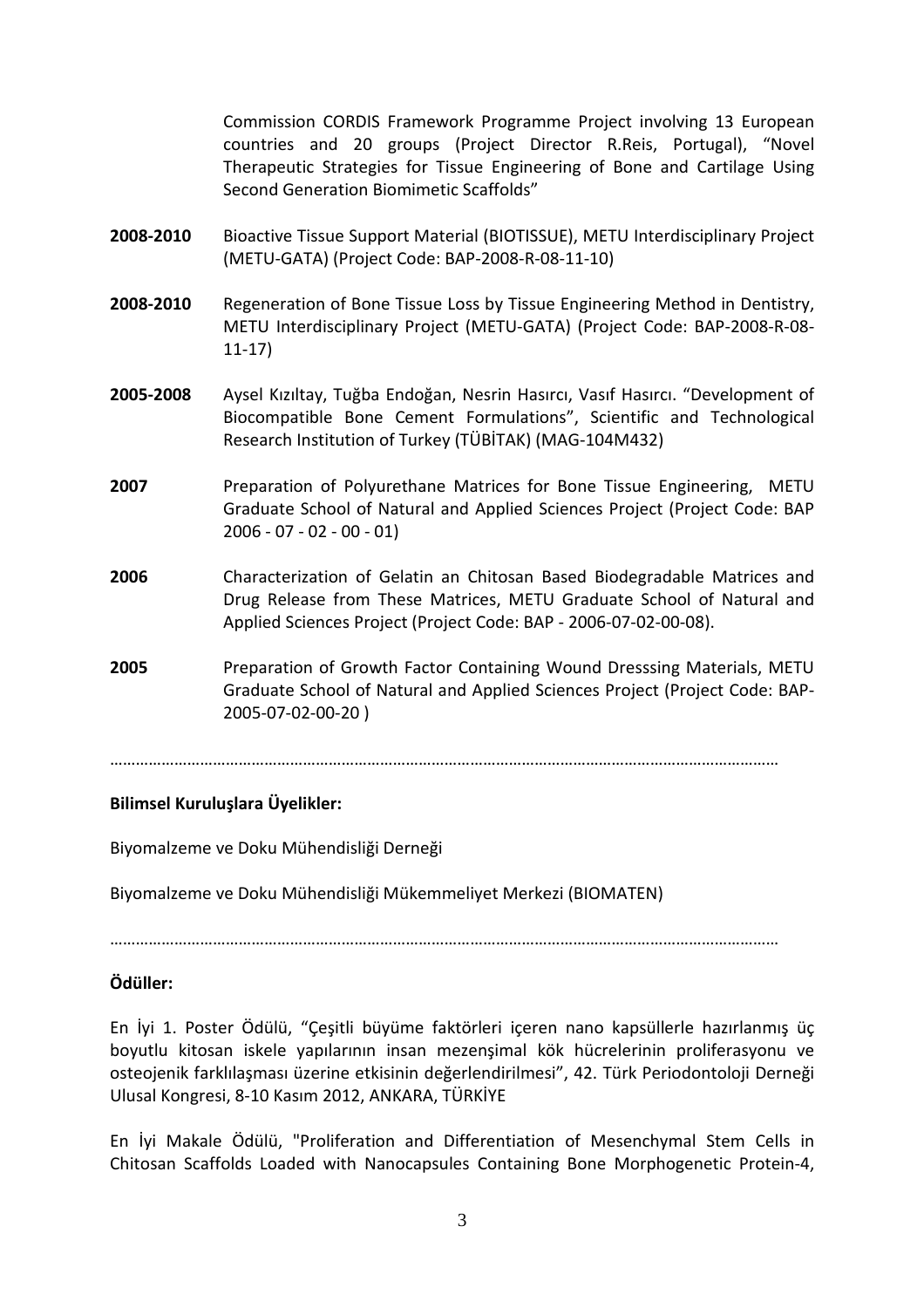Platelet-Derived Growth Factor and Insulin-Like Growth Factor 1" başlıklı makale, "Journal of Biomaterials and Tissue Engineering", American Scientific Publishers, 2014

…………………………………………………………………………………………………………………………………………

# **ESERLER**

# **A. Uluslararası hakemli dergilerde yayımlanan makaleler :**

| A.1 | Elbay Malikmammadov, Tugba Endogan Tanir, Aysel Kiziltay, Nesrin Hasirci<br>"Preparation and characterization of poly(epsilon-caprolactone) scaffolds<br>modified with cell-loaded fibrin gel", Int J Biol Macromol, "125", 683-689 pp.,<br>Mart-2019                                                                                                                             |
|-----|-----------------------------------------------------------------------------------------------------------------------------------------------------------------------------------------------------------------------------------------------------------------------------------------------------------------------------------------------------------------------------------|
| A.2 | Aysun GÜNEY, Aysel KIZILTAY, Nesrin HASIRCI, Tuğba ENDOĞAN TANIR.<br>"Synthesis and characterization of polycaprolactone-based segmented<br>polyurethanes", Turk J Chem "43", pp., 452 - 463, 2019                                                                                                                                                                                |
| A.3 | Elbay Malikmammadov, Tugba Endogan Tanir, Aysel Kiziltay, Vasif Hasirci,<br>Nesrin Hasirci, "PCL-TCP wet spun scaffolds carrying antibiotic-loaded<br>microspheres for bone tissue engineering", J Biomater Sci Polym Ed, "29", 805-<br>824 pp., Mayis-Haziran 2018                                                                                                               |
| A.4 | Elbay Malikmammadov, Tugba Endogan Tanir, Aysel Kiziltay, Vasif Hasirci,<br>Nesrin Hasirci, "PCL and PCL-based materials in biomedical applications", I<br>Biomater Sci Polym Ed, "29", 863-893 pp., Mayis-Haziran 2018                                                                                                                                                           |
| A.1 | G. Bahcecioglu, A. Buyuksungur, A. Kiziltay, N. Hasirci, V. Hasirci, "Construction<br>and in vitro testing of a multilayered, tissue-engineered meniscus", J Bioact<br>Compat, "29(3)", 1-19 pp., Nisan-2014                                                                                                                                                                      |
| A.5 | I. Saygun, V. Bal, A. Kızıltay, P. Yilgor Huri, F. Avcu, K. Üstün, V. Hasirci, N.<br>Hasirci, "Proliferation and Differentiation of Mesenchymal Stem Cells in Chitosan<br>Scaffolds Loaded with Nanocapsules Containing Bone Morphogenetic Proteins-4,<br>Platelet-Derived Growth Factor and Insulin-Like Growth Factor 1", J Biomater<br>Tissue Eng, "4", 181-188 pp., Mart-2014 |
| A.6 | T. Endogan, A. Kiziltay, G. Torun Kose, N. Comunoglu, T. Beyzadeoglu, N. Hasirci,<br>"Acrylic bone cements: Effects of the poly(methyl methacrylate) powder size<br>and chitosan addition on their properties", J. Appl. Polym. Sci, "131", 39662 pp.,<br>2014                                                                                                                    |
| A.7 | A. Kiziltay, A. M. Fernandez, J. San Roman, Rui A. Sousa, Rui L. Reis, V. Hasirci,<br>N. Hasirci, "Poly(ester-urethane) scaffolds: Effect of structure on properties and<br>osteogenic activity of stem cells", J Tissue Eng Regen Med, "9(8)", 930-42 pp.,<br>Ağustos 2015                                                                                                       |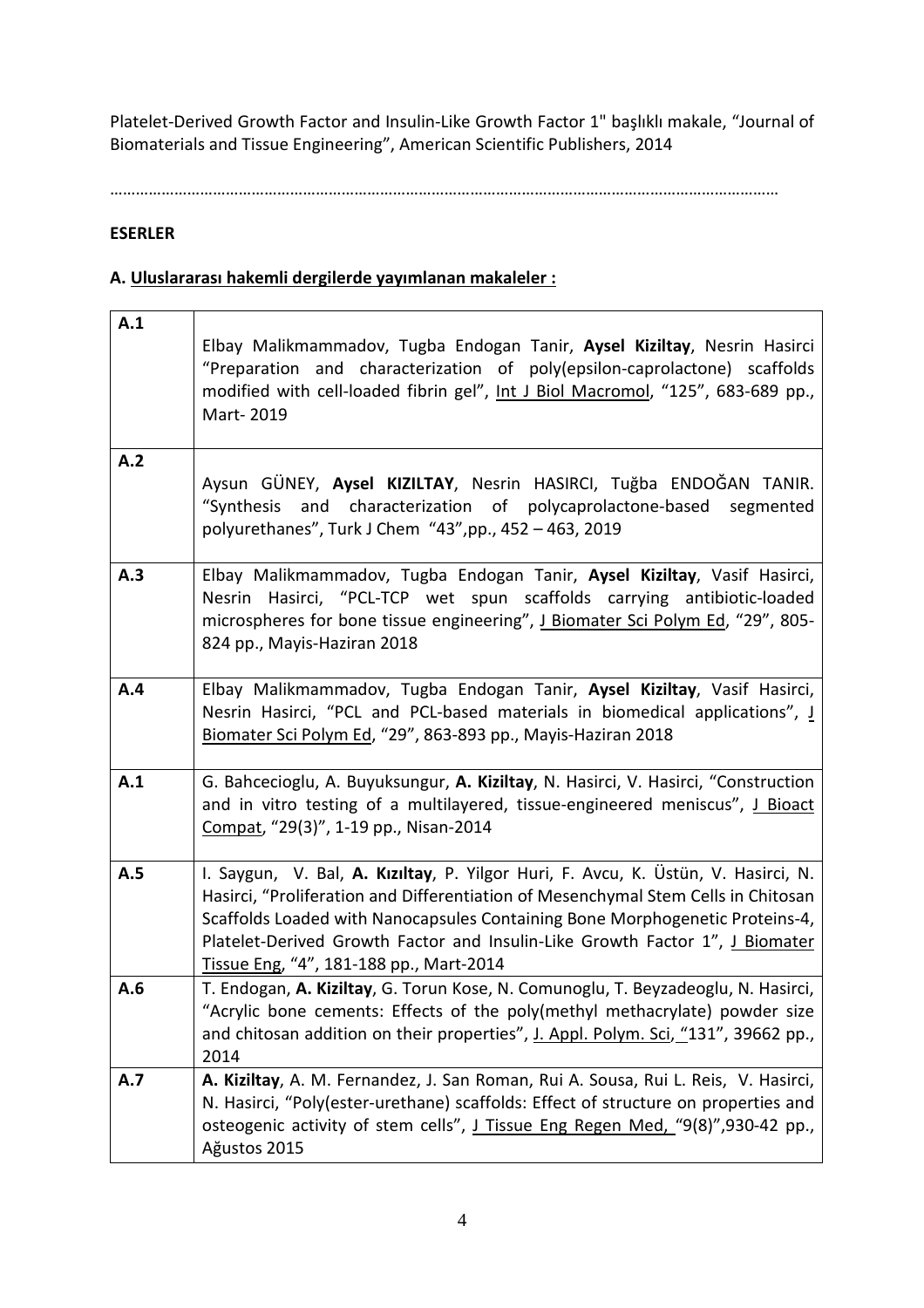| A.8  | H. Bilgic, M. Demiriz, M. Ozler, Tayfun Ide, N. Dogan, S. Gumus, A. Kiziltay, T.<br>Endogan, V. Hasirci, and N. Hasirci, "Gelatin based scaffolds and effect of EGF<br>dose on wound healing", J Biomater Tissue Eng, "3(2)", 205-211 pp., Nisan 2013                                                                                    |
|------|------------------------------------------------------------------------------------------------------------------------------------------------------------------------------------------------------------------------------------------------------------------------------------------------------------------------------------------|
| A.9  | A. Kiziltay, A. M. Fernandez, J. San Roman, V. Hasirci, N. Hasirci, "Lysine based<br>poly(ester-urethane) films for tissue engineering applications". J Biomater Tissue<br>Eng, "2(2)", 143-153 pp., Haziran-2012                                                                                                                        |
| A.10 | T. Endogan, A. Kiziltay, V. Hasirci, N. Hasirci, "Modification of acrylic bone<br>cements with oxygen plasma and additives", J Biomater Tissue Eng, "2(3)", 236-<br>243 pp., Eylül- 2012                                                                                                                                                 |
| A.11 | N. Hasirci, T. Endogan, E. Vardar, A. Kiziltay and V. Hasirci. "Effect of oxygen<br>plasma on surface properties and biocompatibility of PLGA films", Surf Interface<br>Anal, "42(6-7)", 486-491 pp., Mart-2010                                                                                                                          |
| A.12 | T. Heybeli, H. Kulacoglu, V. Genc, Z. Ergul, C. Ensari, A. Kiziltay, D. Yilmazer, K.<br>Serbetci, N. Hasirci, "Basic fibroblast growth factor loaded polypropylene<br>meshes in repair of abdominal wall defects in rats", Chirurgia,<br>$"105(6)"$ , 809-<br>816 pp., Kasim-Aralik 2010                                                 |
| A.13 | M. A. Karahan, H. Kulacoglu, D. Seker, Z. Ergul, A. Kiziltay, D. Yilmazer, O.<br>Captug, A. Yavuz, K. Serbetci, H. Bilgili, N. Hasirci, "How safe is the use of<br>prosthetic materials in the repair of abdominal-wall defects in malnourished<br>subjects?", Central European Journal of Medicine, "4(3)", 331-336 pp., Eylül-<br>2009 |
| A.14 | S. Dogan, S. Demirer, I. Kepenekci, B. Erkek, A.Kiziltay, N. Hasirci, S. Muftuoglu,<br>A. Nazikoglu, N. Renda, U.D. Dincer, A. Elhan, E. Kuterdem "Epidermal growth<br>factor-containing wound closure enhances wound healing in non-diabetic and<br>diabetic rats", Int Wound J, "6(2)", 107-115 pp., Nisan-2009                        |
| A.15 | S.Uguralp, M. Akin, A. Bay Karabulut, B. Harma, A. Kiziltay, T. R. Kıran, N.<br>Hasirci, "Reduction of peritoneal adhesions by sustained and local<br>administration of epidermal growth factor", Pediatr Surg Int, "24(2)", 191-197<br>pp., Şubat-2008                                                                                  |
| A.16 | F. Karakayali, N. Haberal, H. Tufan, N. Hasirci, O. Basaran, S. Sevmis, A. Akdur,<br>A. Kiziltay, M. Haberal "Evaluation of neointimal hyperplasia on tranilast-coated<br>synthetic vascular grafts: An experimental study", J of Invest Surg, "20(3)", 167-<br>173 pp., Mayıs-Haziran-2007                                              |
| A.17 | K. Ulubayram, A. Kiziltay, E. Yilmaz, N. Hasirci, "Desferrioxamine release from<br>gelatin based sytems", Biotechnol Appl Bioc, "42", 237-245 pp., Aralık-2005                                                                                                                                                                           |
| A.18 | S. Uguralp, A. B. Karabulut, B. Mizrak, F. Kaymaz, A. Kiziltay, N. Hasirci, "The<br>effect of sustained and local administration of epidermal growth factor on<br>improving bilateral testicular tissue after torsion", Urol Res, "32(5)", 323-331<br>pp., Ekim-2004                                                                     |
| A.19 | Heybeli Tuncay, Kulaçoğlu Hakan, Genç Volkan, Ergül Zafer, Ensari C, Kızıltay<br>Aysel, Yılmazer Demet, Şerbetçi Kemal, Hasırcı Nesrin. Basic fibroblast growth<br>factor loaded polypropylene meshes in repair of abdominal wall defects in rats.                                                                                       |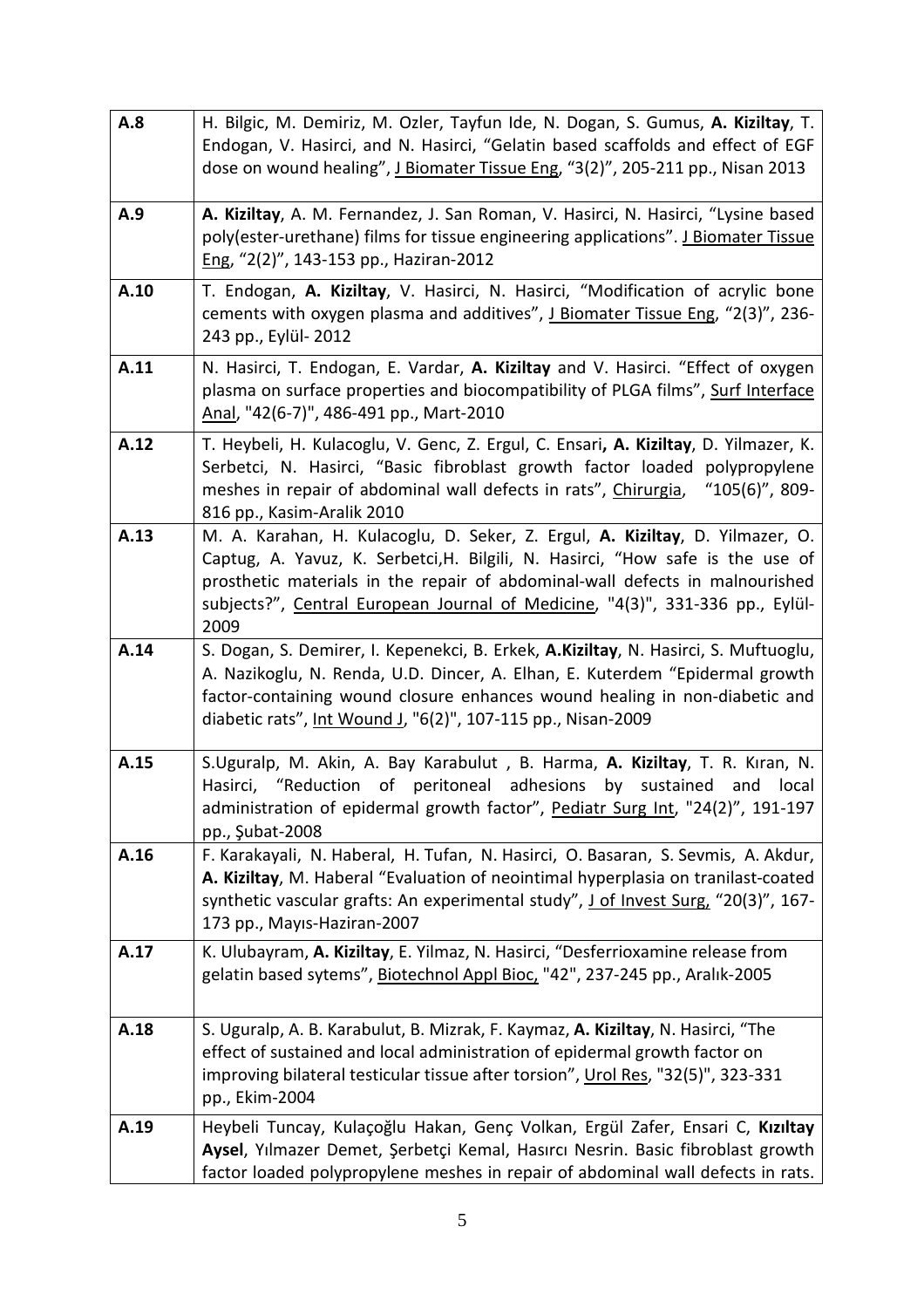Chirurgia (Bucur), 105(6), 809-816, 2010

…………………………………………………………………………………………………………………………………………

### **B. Uluslararası bilimsel toplantılarda sunulan ve bildiri kitabında (***Proceedings***) basılan bildiriler :**

- **B.1** Isik Gulhan, **Kiziltay Aysel**, Hasirci Nesrin, Tezcaner Ayşen. Polymeric Hydrogel/Micelle System as Drug Delivery and Tissue Support for Periodontal Regeneration. 28th Annual Meeting of the European Society for Biomaterials (ESB 2017), 04-08 September 2017; Athens, GREECE (Sözlü Sunum)
- **B.2 Kiziltay Aysel**, Düzenli İpek, Endoğan Tanir Tuğba, Hasirci Nesrin. Polymeric bilayer scaffolds co-cultured with L929 and BMSCs for periodontal applications. 22nd International Biomedical Science Technology Symposium (BIOMED 2017), 12-14 May 2017; Ankara, TURKEY (Sözlü Sunum)
- **B.3** Işik Gülhan, **Kiziltay Aysel**, Hasirci Nesrin,Tezcaner Ayşen. Alginate-Gelatin Hydrogels Loaded With Doxycycline and Vitamin E Containing Mpeg-B-PCL Micelles for Periodontal Tissue Regeneration. 22nd International Biomedical Science Technology Symposium (BIOMED 2017), 12-14 May 2017; Ankara, TURKEY (Poster)
- **B.4** Malikmammadov Elbay, Endoğan Tanir Tuğba, **Kiziltay Aysel**, Hasirci Vasif Nejat,Hasirci Nesrin. PCL-Fibrin scaffolds for bone tissue engineering applications. 22nd International Biomedical Science Technology Symposium (BIOMED 2017), 12-14 May 2017; Ankara, TURKEY (Poster)
- **B.5** Düzenli İpek, **KIZILTAY AYSEL**, ENDOĞAN TANIR TUĞBA, HASIRCI VASIF, HASIRCI NESRİN (2015). PCL based Bilayer Scaffolds for Dental Tissue Engineering. BIOMED 2015 - 21st International Biomedical Science and Technology Symposium, October 22-24, 2015 Antalya, Turkey (Poster)
- **B.6** Malikmammadov Elbay, ENDOĞAN TANIR TUĞBA, **KIZILTAY AYSEL**,HASIRCI VASIF, HASIRCI NESRİN (2015). Functional PCL Scaffolds: Local Antibiotic Delivery in Bone Tissue Engineering Applications. BIOMED 2015 - 21st International Biomedical Science and Technology Symposium, October 22-24, 2015 Antalya, Turkey (Poster)
- **B.7** Zeynep Gündoğan, **KIZILTAY AYSEL**, EREL GÖKTEPE İREM, HASIRCI NESRİN (2015). Polymeric layer by Layer Film Deposition for Biomedical Applications.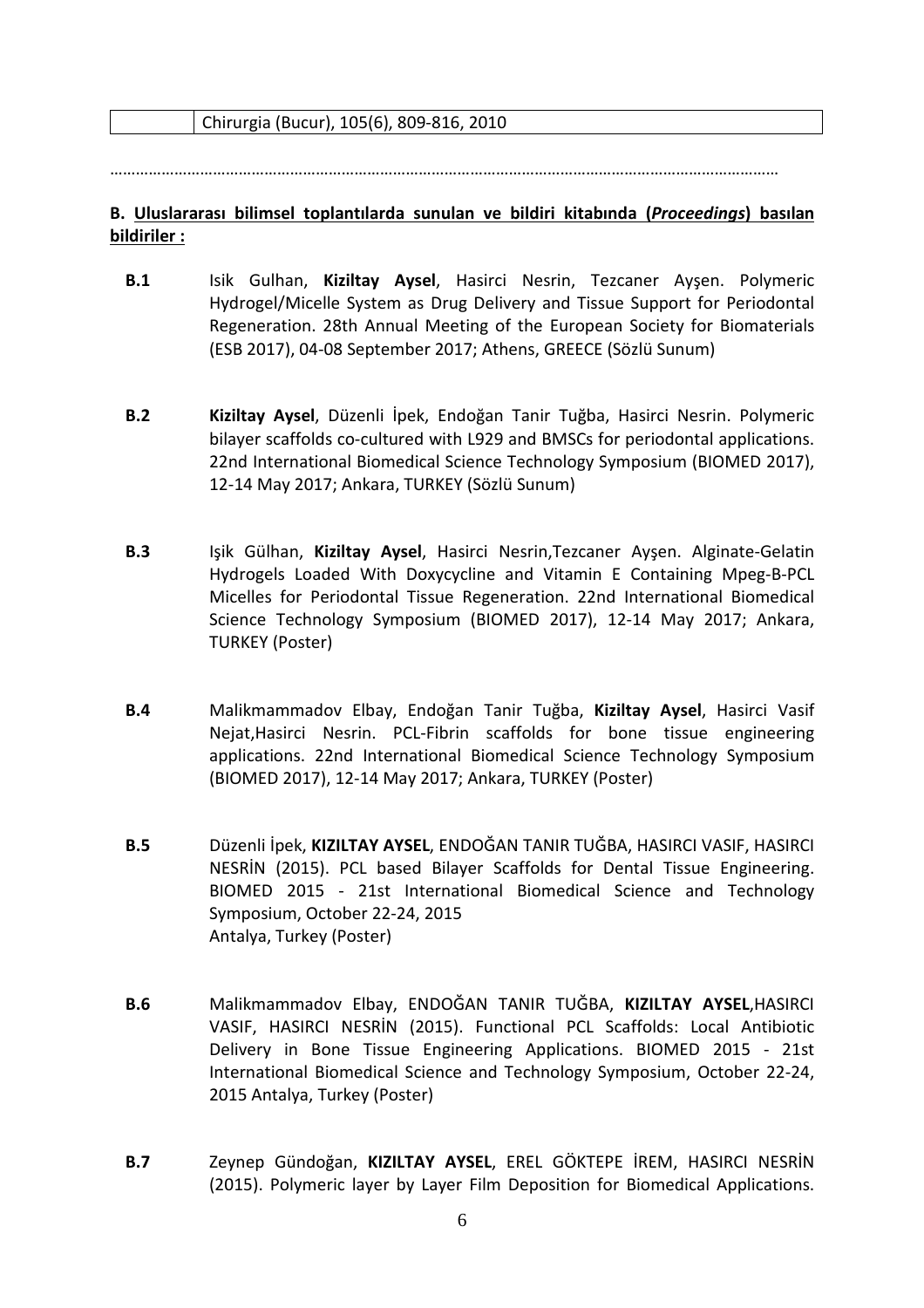BIOMED 2015 - 21st International Biomedical Science and Technology Symposium, October 22-24, 2015 Antalya, Turkey (Poster)

- **B.8** H. Bilgic, M. Demiriz, M. Ozler, T. Ide, N. Dogan, S. Gumus, **A. Kızıltay**, T. Endogan, N. Hasırcı. Preparation and investigation of biological effects of EGF contaning gelatin sponges as wound healing matrices. 15th Biomedical Science and Technology Symposium, BIOMED 2009, 16-19 Ağustos 2009, Güzelyurt, KUZEY KIBRIS TÜRK CUMHURİYETİ (Poster)
- **B.9** T. Endogan, **A. Kiziltay**, G. Torun Köse, N. Comunoglu, T. Beyzadeoglu, N. Hasirci, Chitosan Containing Acrylic Bone Cement Formulations, 15th Biomedical Science and Technology Symposium, BIOMED 2009, 16-19 Ağustos 2009, Güzelyurt, KUZEY KIBRIS TÜRK CUMHURİYETİ (Poster)
- **B.10** C. Isikli, T. Endogan, **A. Kiziltay**, V. Hasirci, N. Hasirci, Chitosan-Gelatin Scaffolds Prepared For Hard Tissue Engineering Approaches, "15th Biomedical Science and Technology Symposium", BIOMED 2009, 16-19 Ağustos 2009, Güzelyurt, KUZEY KIBRIS TÜRK CUMHURİYETİ(Poster)
- **B.11 A. Kızıltay**, M. Hindie, N. Hasırcı, V. Hasırcı. Micropaterned chitosan films for cell guidance. TERMIS-EU 2008 Porto Meeting 2008, 22-26 Haziran 2008, Porto, PORTEKİZ (Poster)
- **B.12 A. Kızıltay**, A.M. Fernandez, J. San Roman, V. Hasırcı, N. Hasırcı. Synthesis of Lysine Based Poly(ester-urethane) and Investigation of BMSC on Micropatterned Polymer Films, 4th European Symposium on Biopolymers (ESBP), 2-4 Ekim 2007, Kuşadası, İzmir, TÜRKİYE
- **B.13** T. Endogan, **A. Kiziltay**, N. Hasirci, Oxygen Plasma Modified Acrylic Bone Cements, 13th Biomedical Science & Technology Symposium 2007, 26-28 Ağustos 2007, İstanbul, TÜRKİYE (Poster)
- **B.14 A. Kiziltay**, E. A. Aksoy, N. Hasirci, Hydrophilic Coating on PVC Surfaces. "Biomed 2004- 11.International Biomedical Science and Technology days", Ankara, Turkey (Poster)
- **B.15** I. A. Karahanli, A. Kevser Aydin, **A. Kiziltay**, N. Hasirci, The Effects of Salivary Pellicle and Thin Coatings on Wettability/Surface Energy of a Base Alloy. "10th Biomedical Science and Technology Symposium", Girne, NORTHERN CYPRUS (Poster)
- **B.16** Semra Dogan, Seher.Demirer, E.Kuterdem, **A.Kiziltay**, K.Serbetci, N.Hasirci, The Effect of EGF-Containing Wound Dressings on Wound Healing in Diabetic and Non-diabetic Rats. "10th Biomedical Science and Technology Symposium", Girne, KUZEY KIBRIS TÜRK CUMHURİYETİ (Poster)
- **B.17** S Uğuralp, A Bay Karabulut, B Mizrak, F Kaymaz, **A. Kiziltay**, N Hasirci, Sustained And Local Administration Of Epidermal Growth Factor On Improving Bilateral Testicular Tissue After Application of Torsion And Detorsion . "10th Biomedical Science and Technology Symposium, Biomed-2003", Girne, KUZEY KIBRIS TÜRK CUMHURİYETİ (Poster)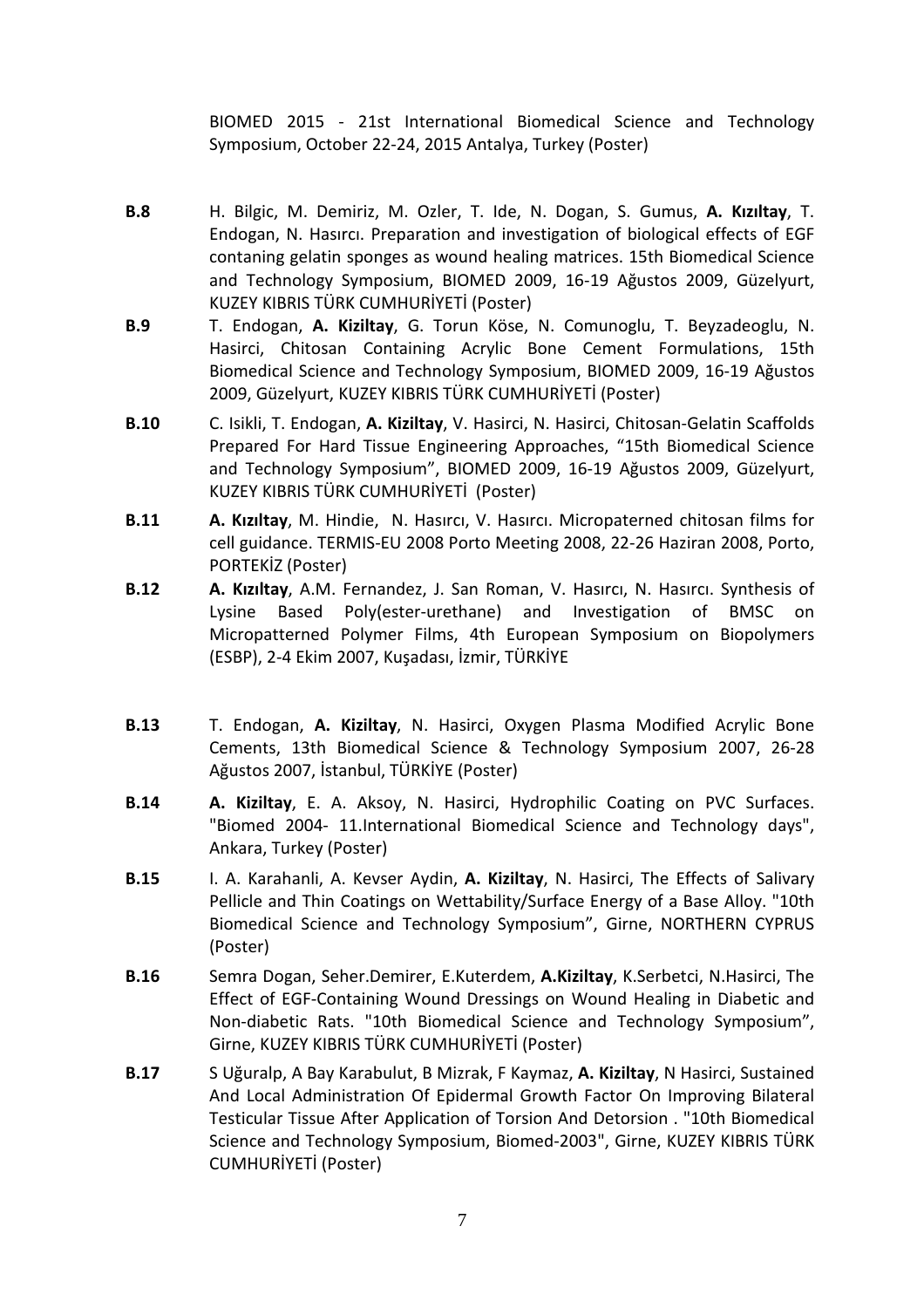- **B.18** Esra F. Pinardag, Ebru Ozder, **Aysel Kiziltay**, N.Hasirci, Poly(Acrylıc Acıd-Co-Acrylamıde) Hydrogels. "10th Biomedical Science and Technology Symposium, Biomed",Girne, KUZEY KIBRIS TÜRK CUMHURİYETİ (Poster)
- **B.19** Melek Coskun, **Aysel Kiziltay**, Cantürk Özcan, İsmet Gürhan, Nesrin Hasirci, Chitosan And Polyvinylpyrrolidone Membranes. "10th Biomedical Science and Technology Symposium, Girne, KUZEY KIBRIS TÜRK CUMHURİYETİ (Poster)
- **B.20 A. Kızıltay**, K. Ulubayram, N.Hasırcı, Gelatin based controlled drug delivery systems: microspheres and menbranes, IX<sup>th</sup> International Symposium on Biomedical Science and Technology (BIOMED 2002), 19-22 Eylül 2002, Kemer, Antalya, TÜRKİYE (Poster)
- **B.21 A. Kızıltay**, E. Aksu, K. Ulubayram, N.Hasırcı, Properties of gelatine wound dressings,  $8^{th}$  Biomedical Science and Technology Symposium (BIOMED 8), 5-8 Eylül 2001, ODTÜ, Ankara, TÜRKİYE (Poster)

…………………………………………………………………………………………………………………………………………

### **D. Ulusal hakemli dergilerde yayımlanan makaleler :**

**D.1 A. Kızıltay, Kemik Rejenerasyonunda Hızlı PrototipTeknolojisi,** Türkiye Klinikleri Tıbbi Onkoloji Özel Dergisi "Tıpta Doku Mühendislik Uygulamaları - Laboratuvardan Klinik Uygulamaya Özel Sayısı (invited article)

…………………………………………………………………………………………………………………………………………

# **E. Ulusal bilimsel toplantılarda sunulan ve bildiri kitaplarında basılan bildiriler:**

- **E.1** A. Kiziltay, A.M. Fernandez, J. San Roman, V. Hasırcı, N. Hasırcı (Davetli Konuşmacı), "Doku Mühendisliğine Yönelik Biyobozunur Poli(ester-üretan) Sentezlenmesi, Karakterizasyonu ve Biyouyumluluğu", 15. Biyomedikal Mühendisliği Ulusal Toplantısı, BİYOMUT 2010, 21– 24 Nisan, Antalya, TÜRKİYE (Sözlü Sunum)
- E.2 C. İsikli, T. Endogan, A. Kiziltay, V. Hasirci, N. Hasirci, "Doğal polimer temelli kompozit filmlerin sert doku mühendisliğine yönelik hazırlanması ve karakterizasyonu", 15. Biyomedikal Mühendisliği Ulusal Toplantısı, BİYOMUT 2010, 21– 24 Nisan, Antalya, TÜRKİYE
- **E.3** A. Kiziltay. Poli(ester-üretan) desteklerde kemik hücre davranışının incelenmesi, 4.Ulusal Biyomühendislik Kongresi, 15-18 Ekim 2008, İzmir, TÜRKİYE (Sözlü Sunum)
- **E.4** T. Özerkan, İ. D. Günbaş, T. Endogan, A. Kiziltay, S. Gulce, İ.D. Gurhan, N. Hasırcı. İç içe geçmiş kitosan mikron ağ yapılarından antikanser ilaç hedefleme. 13. Biyomedikal Mühendisliği Ulusal Toplantısı, 2008, 29-31 Mayıs 2008, Ankara, TÜRKİYE (Poster)
- **E.5** T. Endogan, A. Kiziltay, N. Hasırcı. Akrilik kemik çimentosu formülasyonlarında etkin parametreler. 13. Biyomedikal Mühendisliği Ulusal Toplantısı, 2008, 29-31 Mayıs 2008, Ankara, TÜRKİYE (Poster)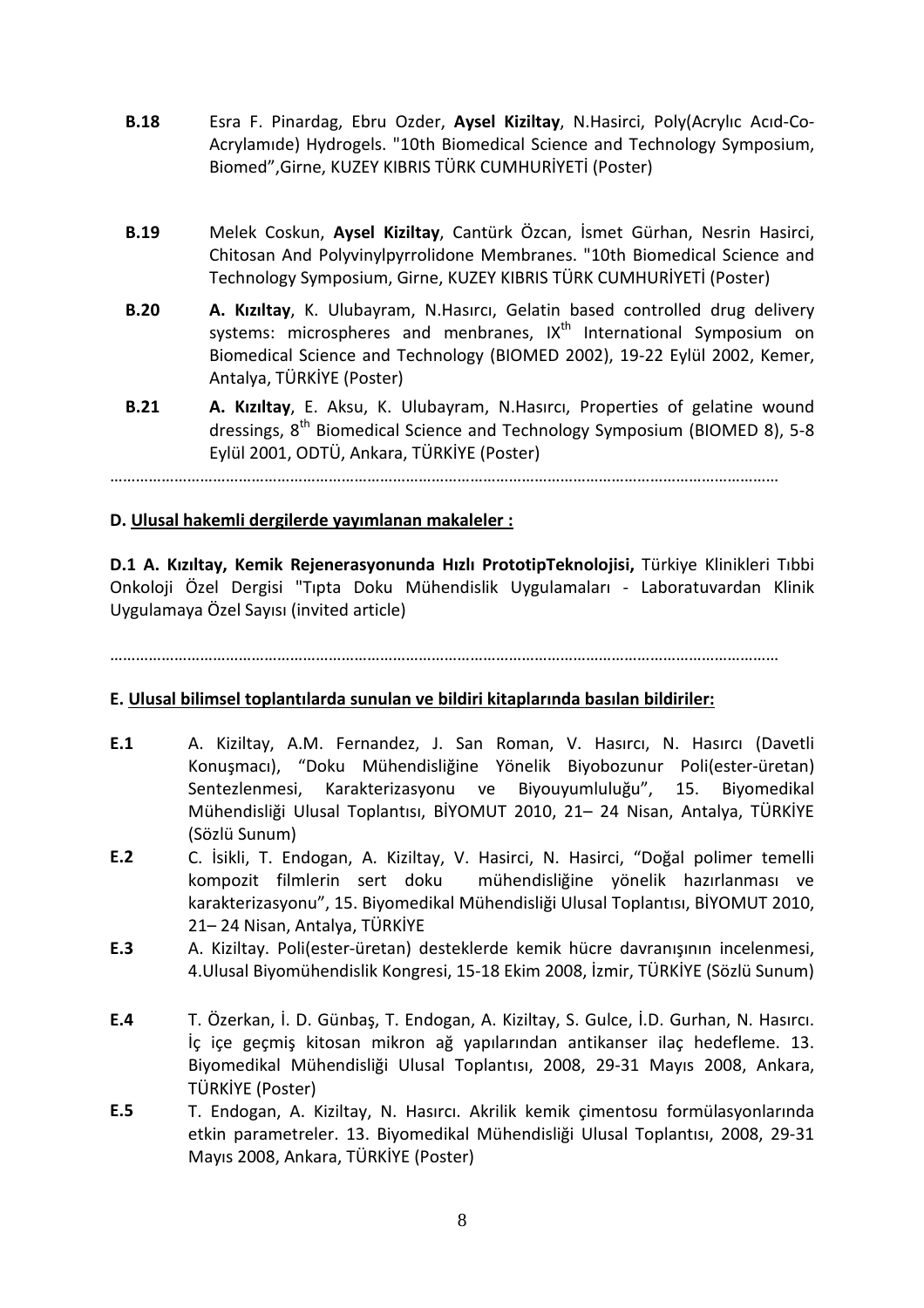- **E.6** A.Kiziltay, T.Endogan, N.Hasirci, Akrilik kemik çimentosu formülasyonlarının hazırlanması ve karakterizasyonu, "I. Ulusal Polimer Bilim ve Teknoloji Kongresi ve Sergisi", 21-23 Haziran 2006, , Ankara, TÜRKİYE (Poster)
- **E.7** F.Karakayali, N. Haberal, H. Tufan, N. Hasirci, O. Basaran, S. Sevmis, A. Akdur, A. Kiziltay, M. Haberal "Tranilast emdirilmiş sentetik vasküler greftlerde neointimal hiperplazinin değerlendirilmesi; Deneysel çalışma", Ulusal Cerrahi Kongresi, 24-28 Mayıs 2006, Antalya, TÜRKİYE (Poster)

…………………………………………………………………………………………………………………………………………

### **Yurtdışı Deneyim:**

| 14-18 Eylül<br>2015                 | 3-D microstructure fabrication of<br>biomaterials for tissue engineering                                                                                                                               | Department of Materials Science and<br>Engineering, University of Sheffield,<br><b>ENGLAND (Erasmus, visitor scientist)</b>                                                                     |
|-------------------------------------|--------------------------------------------------------------------------------------------------------------------------------------------------------------------------------------------------------|-------------------------------------------------------------------------------------------------------------------------------------------------------------------------------------------------|
| $10$ Nisan $-$<br>7 Tem 2015        | Development<br>of proteomics<br>methods for the<br>analysis<br>of<br>membrane proteins and their<br>post-translational<br>modifications<br>with the application of<br>mass<br>spectrometric techniques | "Protein Technology Laboratory,<br>Department of Immunotechnology,<br>Lund University, Lund, SWEDEN"<br>(visitor scientist)                                                                     |
| 25 Subat-<br>3 Nisan 2009           | Application of mechanical stress<br>on human osteosarcoma cells and<br>investigation of cell response                                                                                                  | "Institute for Science & Technology in<br>Medicine, Keele University, Hartshill<br>Stoke-on-Trent, ENGLAND", as part<br>of FP6 EXPERTISSUES project                                             |
| 4 Ocak-<br>23 Şubat<br>2009         | Isolation of chondrocytes from<br>human nasal tissue and culture on<br>natural polymeric films                                                                                                         | "Department of Otorhinolaryngology,<br>University of Ulm, Germany", as part<br>of FP6 EXPERTISSUES project                                                                                      |
| 1 Aralık 2006<br>$-13$ Ocak<br>2007 | Fabrication of three dimensional<br>(3D) cell carriers (scaffolds) for<br>engineering<br>Rapid<br>tissue<br>by<br>prototyping technique                                                                | "3B's Research Group- Biomaterials,<br>Biodegradables and<br>Biomimetics,<br>University of<br>Minho,<br>Braga-<br>PORTUGAL", as<br>part<br>FP <sub>6</sub><br>of<br><b>EXPERTISSUES</b> project |
| 1-30 Kasım<br>2006                  | Synthesis and characterization of<br>amino acid based biocompatible<br>and biodegradable poly(urethane)                                                                                                | "CSIC, Institute of Polymer Science<br>and Technology, Madrid-SPAIN",<br>as part of FP6 EXPERTISSUES project                                                                                    |